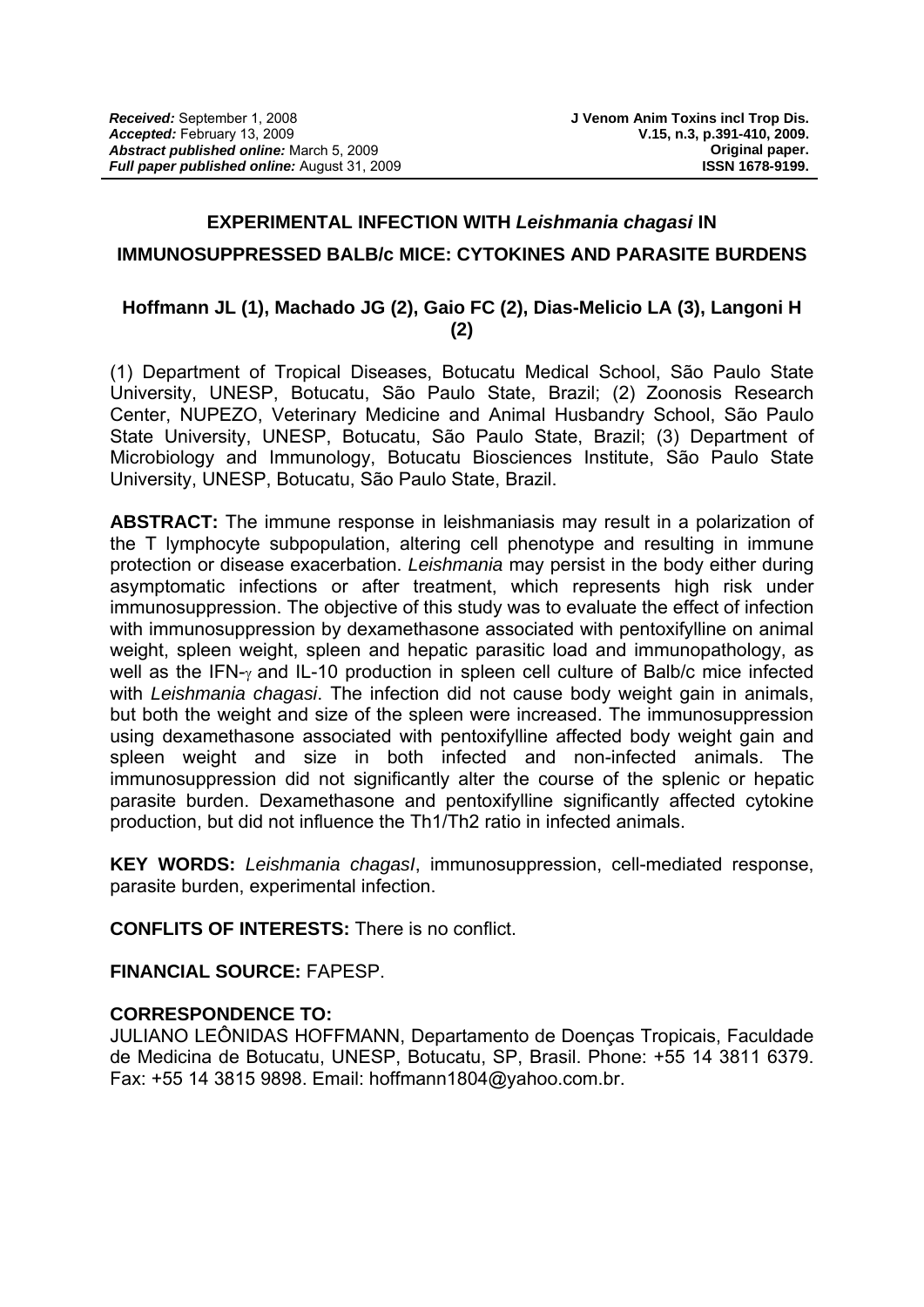## **INTRODUCTION**

Leishmaniasis is caused by intracellular protozoa of the genus *Leishmania*, order Kinetoplastida, family Trypanosomatidae. They are heteroxenous parasites that require two hosts to complete their life cycle, namely a vertebrate and an invertebrate, particularly hematophagus flies of the genus *Phlebotomus*, order Diptera (1). *Leishmania* presents a spherical form and are non-mobile and without flagellum when in vertebrate hosts, called amastigote, and a flagellated form in mosquitoes, denominated promastigote (2).

In experimental infections by the genus *Leishmania*, host resistance or susceptibility to the parasite is determined by differentiation of T lymphocytes into the subpopulations Th1 or Th2 (3). Recent studies – especially concerning leishmaniasis agents in humans, i.e. *L. major* – define the Th1/Th2 paradigm as indicator of the resistance/susceptibility to the infection as well as indicate the role of IL-12 and IL-4, which is to provoke the development of Th1 and Th2 cells (4). However, similar patterns have not been observed in infections provoked by *L. donovani* and *L. chagasi*, both agents of visceral leishmaniasis in humans (5).

The most studied visceral leishmaniasis model is the Balb/c mouse lineage infected with *L. donovani* or *L. chagasi* (6). The course of visceral infection by *L. chagasi* in a Balb/c mouse strictly mimics the infection by *L. donovani*, since the mouse initially expresses a susceptible phenotype, but subsequently develops its self-cure (7). Most studies employing strains of visceral leishmaniasis have been performed with  $10<sup>7</sup>$ parasites per mouse, although variability among injection doses has limited the comparison of results (8). Infection by *L. donovani* in mice results in early increase of parasite burden and its subsequent control during the infection course (7).

The hepatic infection is usually self-limited – an example of granulomatous inflammatory response predominantly composed of mononuclear cells – with multiple cytokines including mainly IFN-γ, IL-12, IL-4 and moderate levels of TNF-α, all produced in the hepatic granuloma (9). Simultaneous to the hepatic infection resolution, a growth of amastigote forms occurs in the spleen (10). The persistence of parasites in this organ is followed by failure to form granulomas and splenomegaly provoked by alteration of lymphatic tissue microstructure and augmentation of hematopoietic activity (11).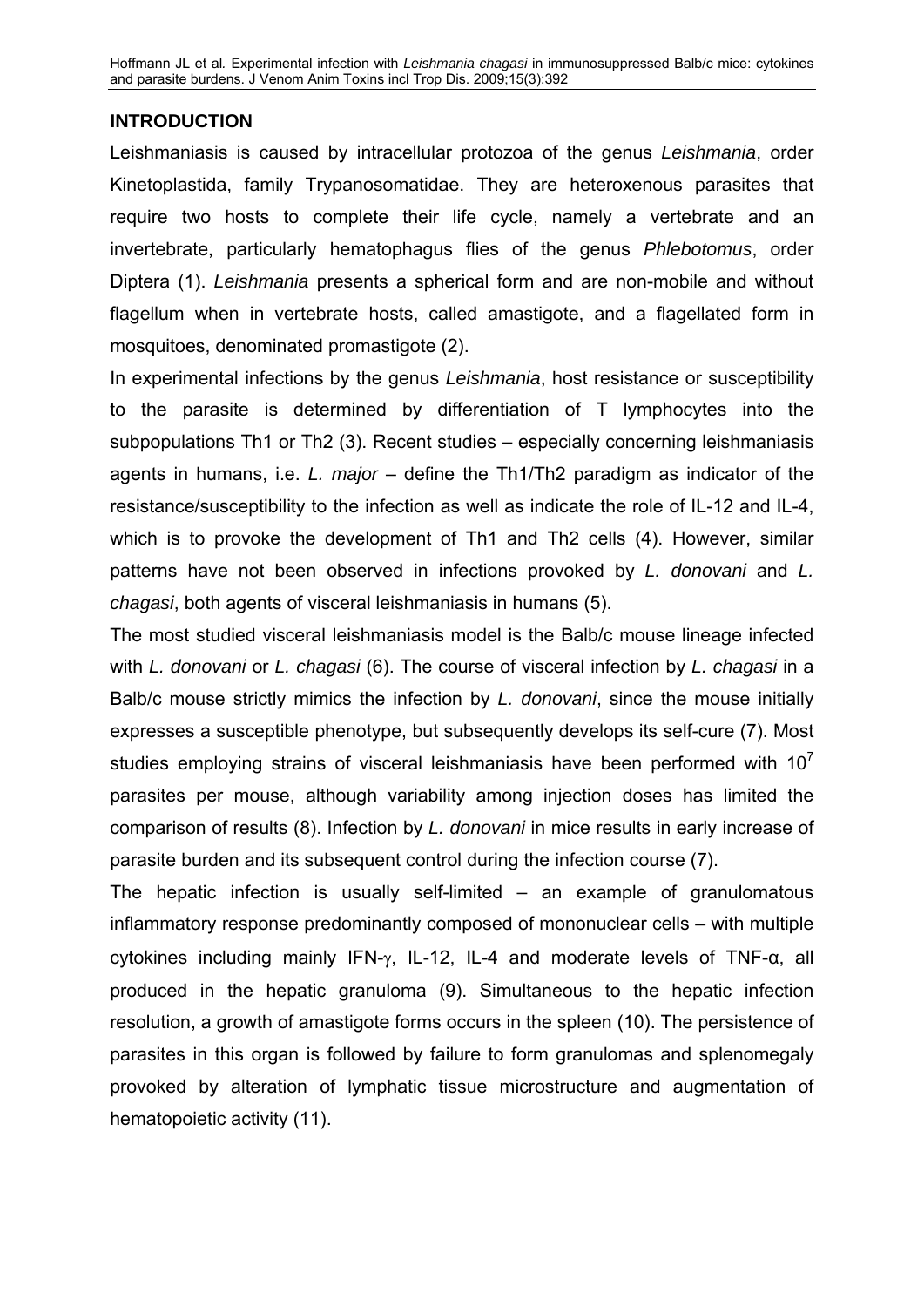While immunological response of experimental cutaneous leishmaniasis has been extensively studied, the characteristics of immune response to visceral leishmaniasis are still not fully understood (12).

The protective role of IL-12 in visceral leishmaniasis was attributed to its ability to activate macrophages, thus increasing killing activity. IL-12 produced by infected macrophages induces natural-killer-cell (NK) activation, Th1 cell differentiation and IFN-γ production (4). INF-γ, in turn, stimulates production of nitric oxide by macrophages, which is responsible for parasite destruction and infection resistance (13). Failure to produce IL-12 or alternative production of IL-4/IL-13, concurrently with IL-10, may increase parasite replication within infected cells (4).

IL-10 was originally described as a cytokine specifically expressed by TCD4+Th2 cells; however, recent studies have demonstrated that this interleukin may be secreted by either Th1 or Th2 cells. New reports have proven that the IL-10 production by effector Th1 cells aid in restricting collateral damage caused by an exacerbated inflammation. Nevertheless, this control may also limit immune response efficiency, resulting in a breakdown of the pathogen elimination process (14). Although TGF-β expression is induced by a latent form of parasitism and plays a significant role in the maintenance of the visceral disease, IL-10 is the main immunosuppressive cytokine found in visceral leishmaniasis that may be produced by host cells, Th2 cells and/or regulatory T cells (4).

Leishmania persistence in hosts after treatment, in asymptomatic infections, might be considered positive factors for the maintenance of immunological memory in T cells, which promotes resistance against reinfections. On the other hand, this situation may represent a risk under immunosuppressive conditions, in the context of several reports from recent decades have defined leishmaniasis as an opportunistic infection  $(15)$ .

Glucocorticoids, including hydrocortisone acetate and dexamethasone, are immunosuppressive antiinflammatory drugs that, when used alone or in combination, may alter the course of infection by *Toxoplasma gondii* and leishmania (16). Dexamethasone is well known for its numerous immunosuppressive properties, especially regarding production of pro-inflammatory cytokines such as IL-2 e IFN-γ (17). However, their effects on the Th1/Th2 profile are still unclear (15).

Immunomodulating properties of pentoxifylline and its synergetic inhibitory effects with glucocorticoids make this drug a potential supporting agent for treatment of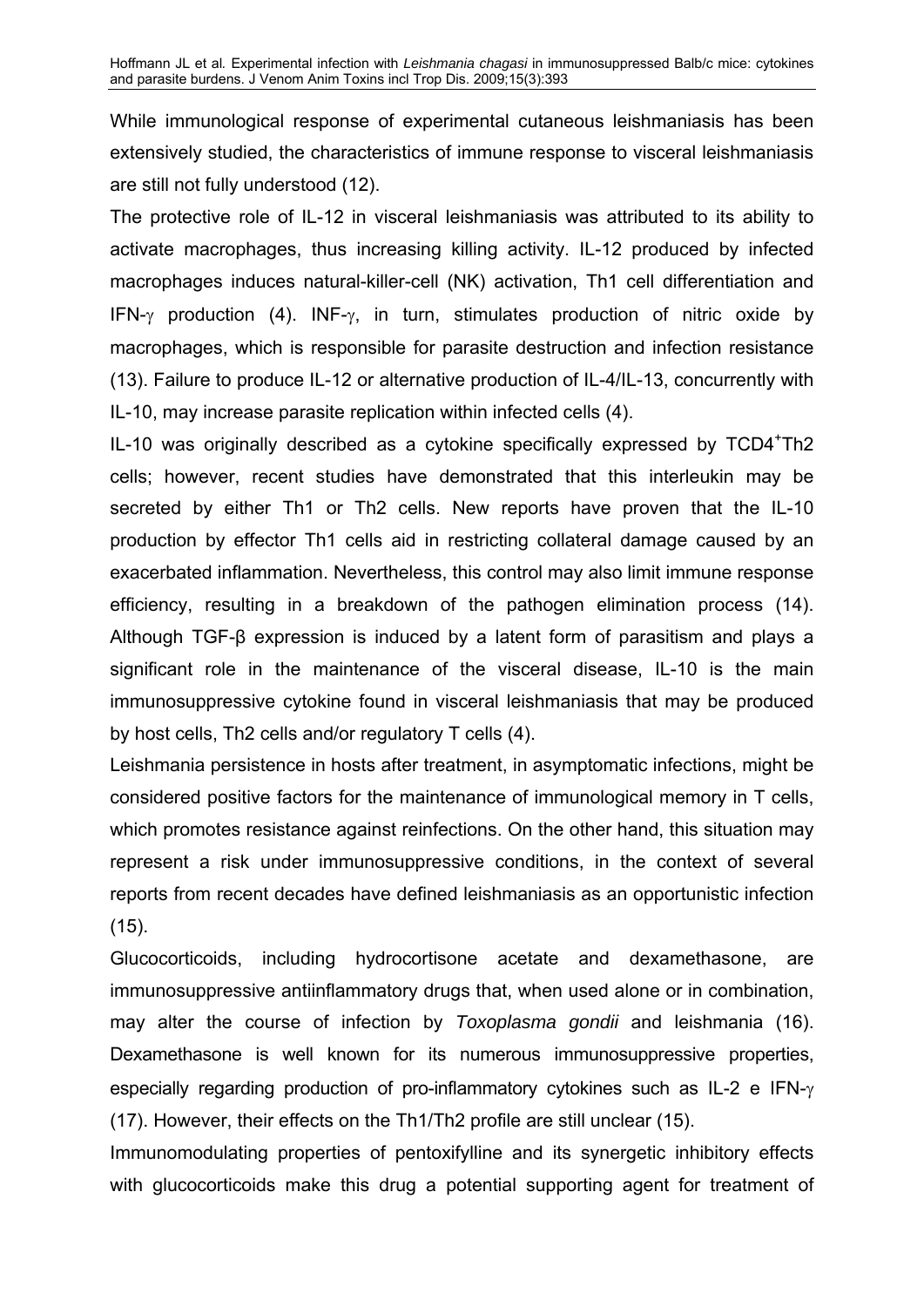human autoimmune diseases (17). Several pentoxifylline effects at the cellular level comprise modulation of cytokine production in a dose-dependent pattern namely TNF-α synthesis by macrophages, synthesis of IL-2, IL-12 and INF-γ, and influence on the production of other cytokines including IL-4, IL-6 and IL-10. These properties indicate that pentoxifylline may act by stimulating alterations on Th1 cellular response to Th2 (3).

In the face of the growing incidence and severity of visceral leishmaniasis cases in immunosuppressed hosts, knowledge on immunological behavior is extremely important. Experimental studies are fundamental to better understand how host immune response works, which may enable the development of vaccines to prevent the disease in humans and other animals and permit the use of exogenous cytokines that may aid the recovery of infected immunosuppressed patients (18).

In the present study, the effects of leishmania infection and immunosuppression on body and spleen weight, splenic and hepatic parasite burden as well as immunopathological aspects related to IFN-γ and IL-10 production in spleen cell culture were applied to comparatively evaluate the infection in immunosuppressed and non-immunosuppressed animals.

#### **MATERIALS AND METHODS**

#### **Animals**

Isogenic male Balb/c mice aged seven weeks were utilized. Animals were divided into four experimental groups, Group 1 (G1): 16 non-infected and nonimmunosuppressed mice; Group 2 (G2): 21 non-infected mice immunosuppressed by dexamethasone associated with pentoxifylline; Group 3 (G3): 17 *Leishmania chagasi*-infected mice; and Group 4 (G4): 20 *Leishmania chagasi*-infected mice immunosuppressed by dexamethasone associated with pentoxifylline.

## **Infection**

In each of the two experiments, amastigote forms of *Leishmania chagasi* strain M6445 – kindly provided by the Protozoa Laboratory of São Paulo Institute of Tropical Medicine, School of Medicine, University of São Paulo – were employed for infection. The strain was carried by Golden Syrian hamsters (*Mesocricetus auratus*), according to the infection protocol by Stauber *et al*. (19).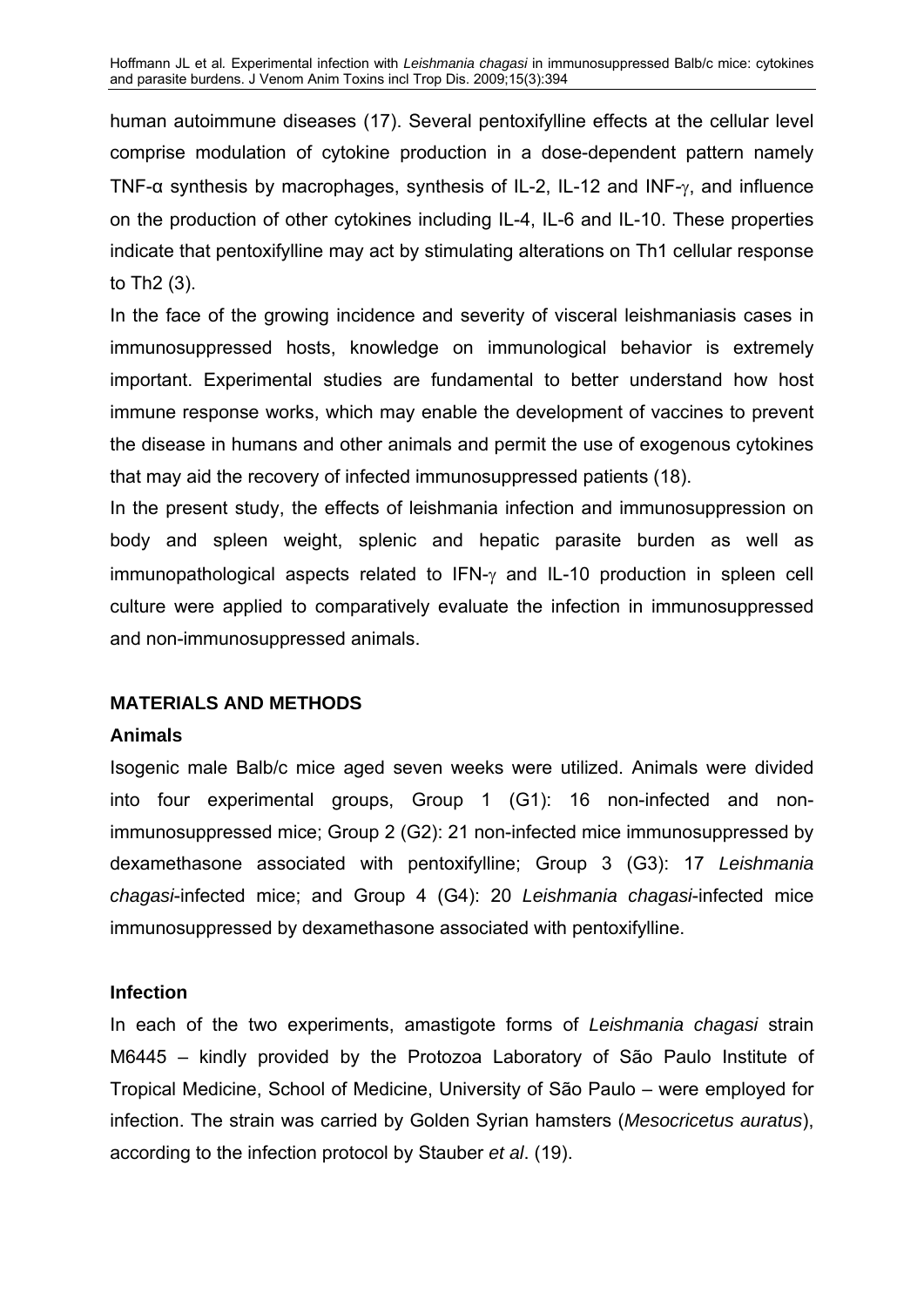On the infection date, denominated day zero, groups G3 and G4 were anesthetized following the protocol of Curl and Peters (20). Then, each animal was infected with  $10<sup>7</sup>$  amastigotes intravenously in the infraorbital foramen. Groups G1 and G2 were also anesthetized and inoculated with water, at the same volume and by the same route.

### **Immunossuppression**

Animals of groups G2 and G4 were immunosuppressed for 30 days, from the  $60<sup>th</sup>$  to  $90<sup>th</sup>$  post-inoculation (PI) day, with 200  $\mu$ L/day containing 15 mg/kg of dexamethasone dissodic phosphate, intraperitoneally , and 300 µL/day containing 150 mg/kg of pentoxifylline, subcutaneously injected in the scapular dorsal region (16). G1 and G3 received only water according to the same immunosuppressive protocol.

### **Sampling**

Four mice from each group were euthanized in a saturated isoflurane vapor chamber, on the 30<sup>th</sup>, 60<sup>th</sup>, 75<sup>th</sup> and 90<sup>th</sup> PI days, totaling 16 animals per day. On the 75<sup>th</sup> PI day, G2 and G4 animals were on their  $15<sup>th</sup>$  day of immunosuppression, and on the 90<sup>th</sup> PI day, they had been immunosuppressed for 30 days. All animals were weighed on day 60, 75 and 90 PI, after which their spleens were removed, photographed and weighed.

## **Parasite burden**

Parasite burden was assessed by the culture microtitration technique as described by Buffet *et al*. (21).

## **Spleen cell culture supernatant**

In order to obtain the supernatant of spleen cell culture, approximately half of the spleen from each mouse was removed, placed on Petri dishes containing 5 mL of RPMI 1640 cell culture medium and crushed. Material was collected and centrifuged in 15-mL Falcon tubes for 10 minutes at 1,500 rpm, at 4°C. Subsequently, supernatant was discharged and the cell sediment was harvested by homogenization in 2 mL of cell culture complete medium [CCCM: RPMI 1640 added to 10% inactive/sterile bovine fetal serum, 1% penicillin/streptomycin (respectively, 10,000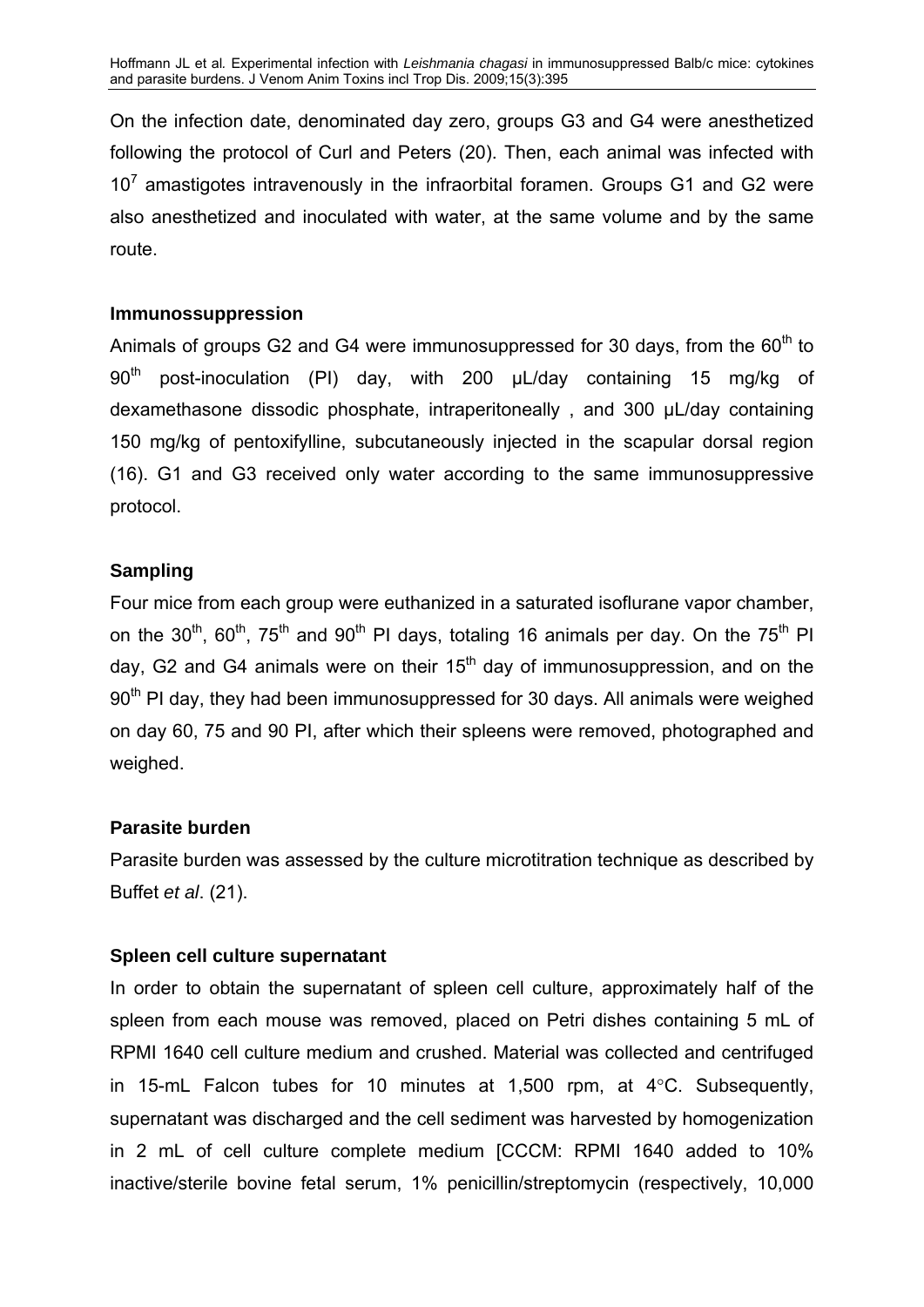UI/mL and 10 mg/mL) and enriched with 1% L-glutamine]. After counting, the final concentration was adjusted to  $5x10^6$  cells/mL. Cells were tested in triplicate on 48well microculture plates, immediately complemented with 100 µL of CCCM, and stimulated with 10 µg/mL of mitogen concanavalin-A and 10 µg/mL of *Leishmania chagasi* antigen (8). The plates were incubated at  $37^{\circ}$ C, with  $5\%$  CO<sub>2</sub> for 48 hours, after which supernatant was harvested and stored at  $-80^{\circ}$ C for subsequent cytokine processing and analysis.

The antigen was obtained from a culture of *Leishmania chagasi* promastigotes in 30 to 40 mL of Schneider's Drosophila medium, supplemented with 20% inactive/sterile bovine fetal serum and penicillin/streptomycin (10,000 UI/mL and 10 mg/mL, respectively), for 10 to 15 days at 28°C. After this period, culture was centrifuged at 3,000 rpm for 10 minutes in 50 mL Falcon tubes. Media were discharged and sediment was re-suspended in 10 mL of phosphate buffered saline solution (PBS), 0.01 M, pH 7.2, sterile. The material was re-centrifuged at 3,000 rpm for 10 minutes, thus to discharge the supernatant. This process was repeated twice and final supernatant was homogenized, aliquoted and stored at –20°C until sonicated.

Sonicator was adjusted for six more cycles of 50% potency, at 4°C, for 30 seconds. Next, this solution was examined in an optical microscope (200x) to verify the fragmentation of promastigote forms. The suspension was centrifuged at 5,000 rpm for 15 minutes at 4°C, filtered in a micropore membrane of 0.22 µm; then, 1-mL aliquots were stored in microtubes at –20°C.

To stimulate the cellular culture with antigens, the soluble protein concentration in the filtrate was determined to adjust the stimulus concentration to 10 µg/mL, according to the Lowry *et al*. method (22).

Levels of INF-γ and IL-10 were detected on spleen cell culture supernatant, with and without stimulus, by ELISA following the manufacturer's protocol (R&D Systems, USA).

## **Statistical analysis**

To compare groups of all variables in the present study (body weight, spleen weight, cytokines and parasite burden) at each observation moment, Kruskal-Wallis test was applied, followed by Dunn test for multiple comparisons and Mann-Whitney test. To compare observation moments for same variables in each group, a Friedman test for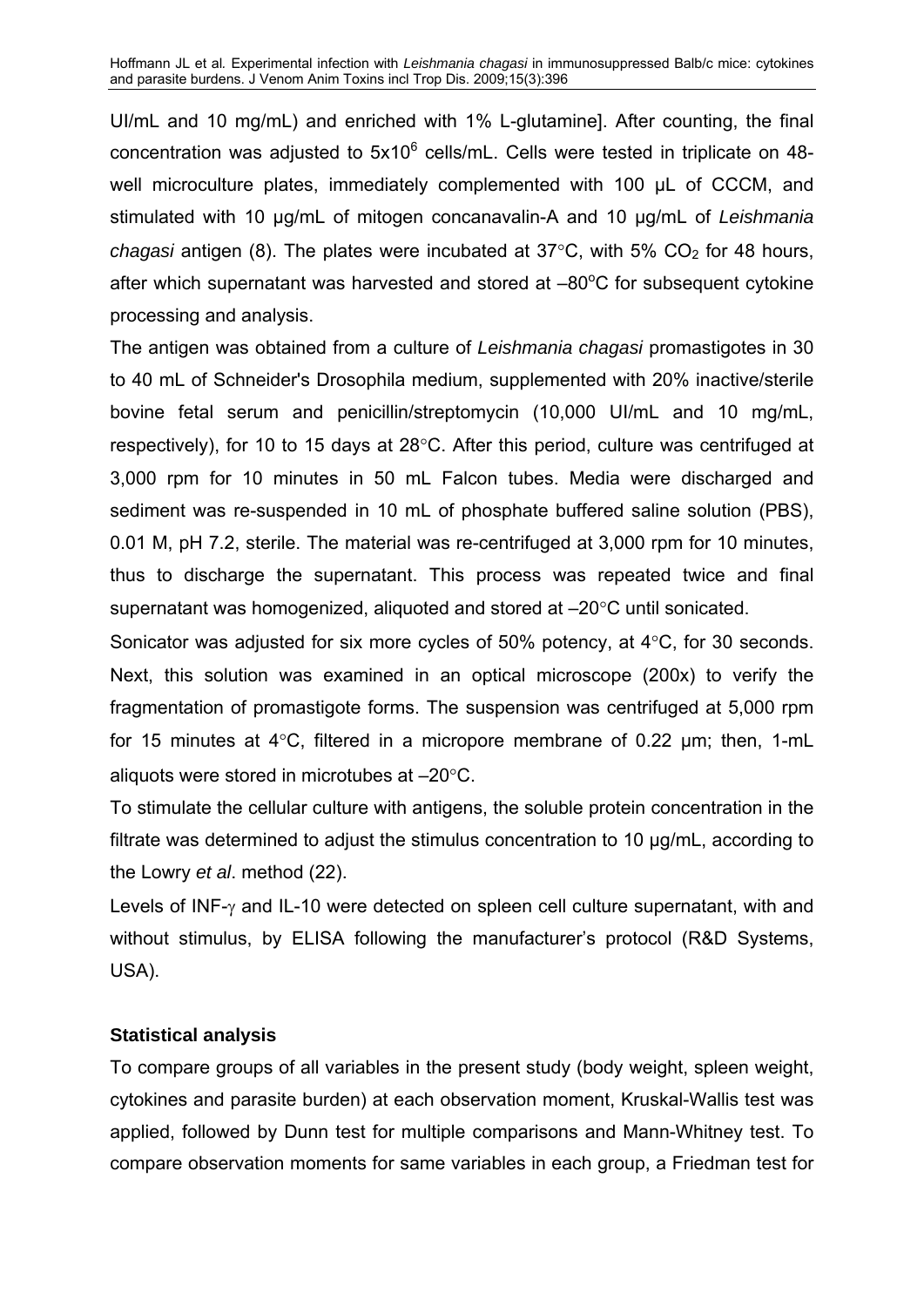dependent samples was employed, followed by Dunn's test for multiple comparisons and Wilcoxon test for dependent samples (23, 24).

## **RESULTS AND DISCUSSION**

Results presented herein refer to the more representative of the two independently performed experiments.

Figure 1 reveals that on the  $60<sup>th</sup>$  PI day groups did not differ regarding median body weight. Up to that day no group had been immunosuppressed and G3 and G4 had been infected for 60 days. From the  $75<sup>th</sup>$  to  $90<sup>th</sup>$  days, median body weights in G2 rose from 25.1 to 26.4 g, while in G4 they jumped slightly from 26.3 to 27.2 g, which remained lower than their respective control group medians. The median mouse weight in G1 was 30.1 g (day 75) and 30.75 g (day 90) and in G3, 31.85 g (day 75) and 32.95 (day 90). These results suggest that dexamethasone and pentoxifylline may experimentally reduce the body weight gain of mice.



**Figure 1.** Median body weight, in grams, of each group on days 60, 75 and 90 postinoculation.

G1: non-infected and non-immunosuppressed animals; G2: non-infected animals immunosuppressed for 30 days; G3: animals infected for 90 days; G4: animals infected for 90 days and immunosuppressed for 30 days.

Spleen weight and size greatly influenced both infection and immunosuppression, as shown in Figures 2 and 3. The median spleen weights of G3 and G4 on the  $60<sup>th</sup>$  day of infection were 0.92 and 0.83 g, respectively. In G1 and G2, the median spleen weight was similar on day 60, 0.13 g. Splenomegaly observed in infected groups may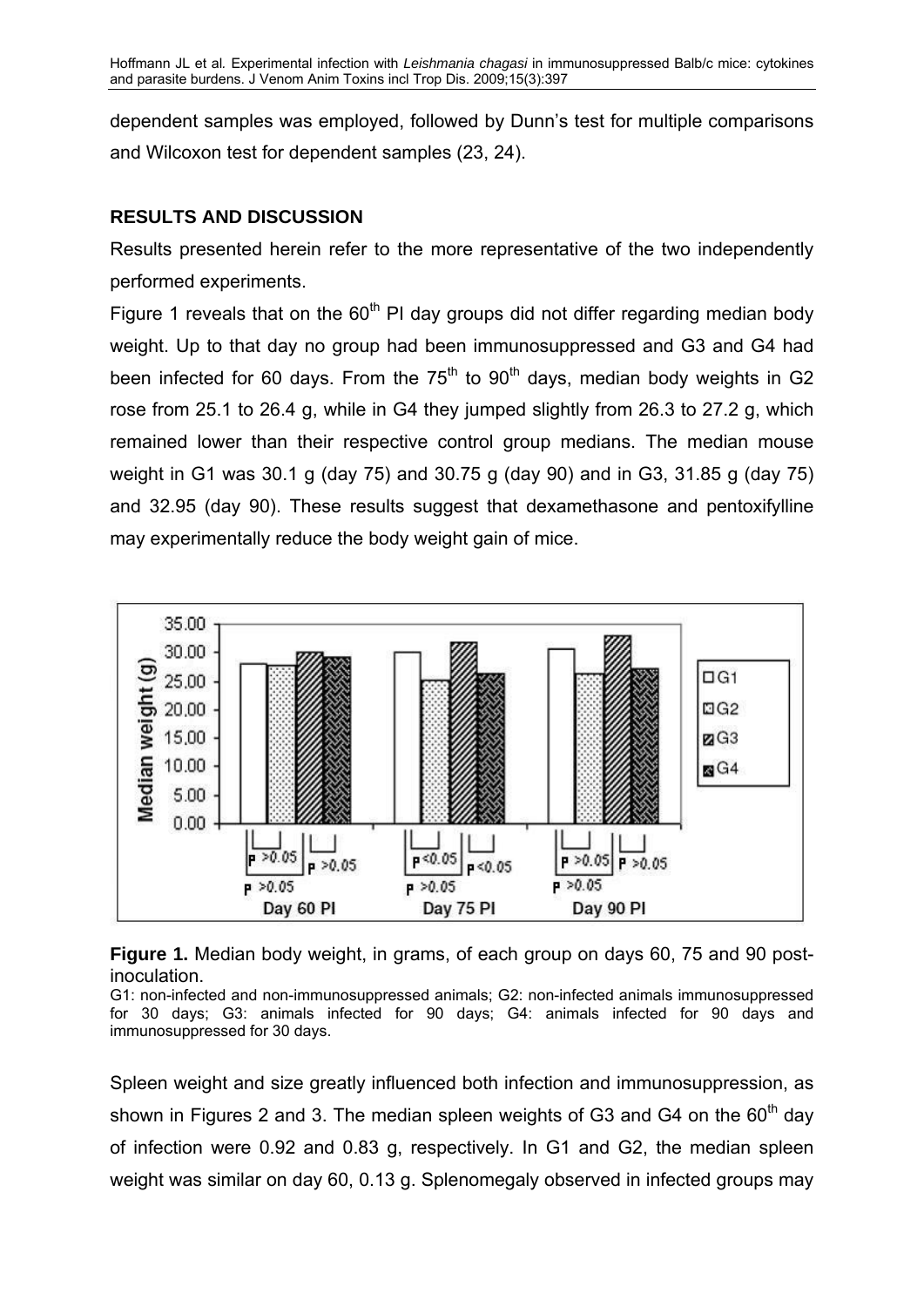be a consequence of viscerotropic leishmania infection, in this case, *Leishmania chagasi* (9, 25)*.* Rousseau *et al*. (26) observed spleen enlargement in mice infected with *Leishmania infantum*, from 140 to 198 mg 18 days after the infection, and 442 mg on the 70<sup>th</sup> day. According to Kaye *et al.* (11), parasite persistence in the spleen is accompanied by failure to form granulomas and by a variety of pathological alterations including splenomegaly, modification of lymphatic tissue microstructure and augmentation of hematopoietic activity.



**Figure 2.** Median spleen weight, in grams, of each group on days 60, 75 and 90 post-inoculation.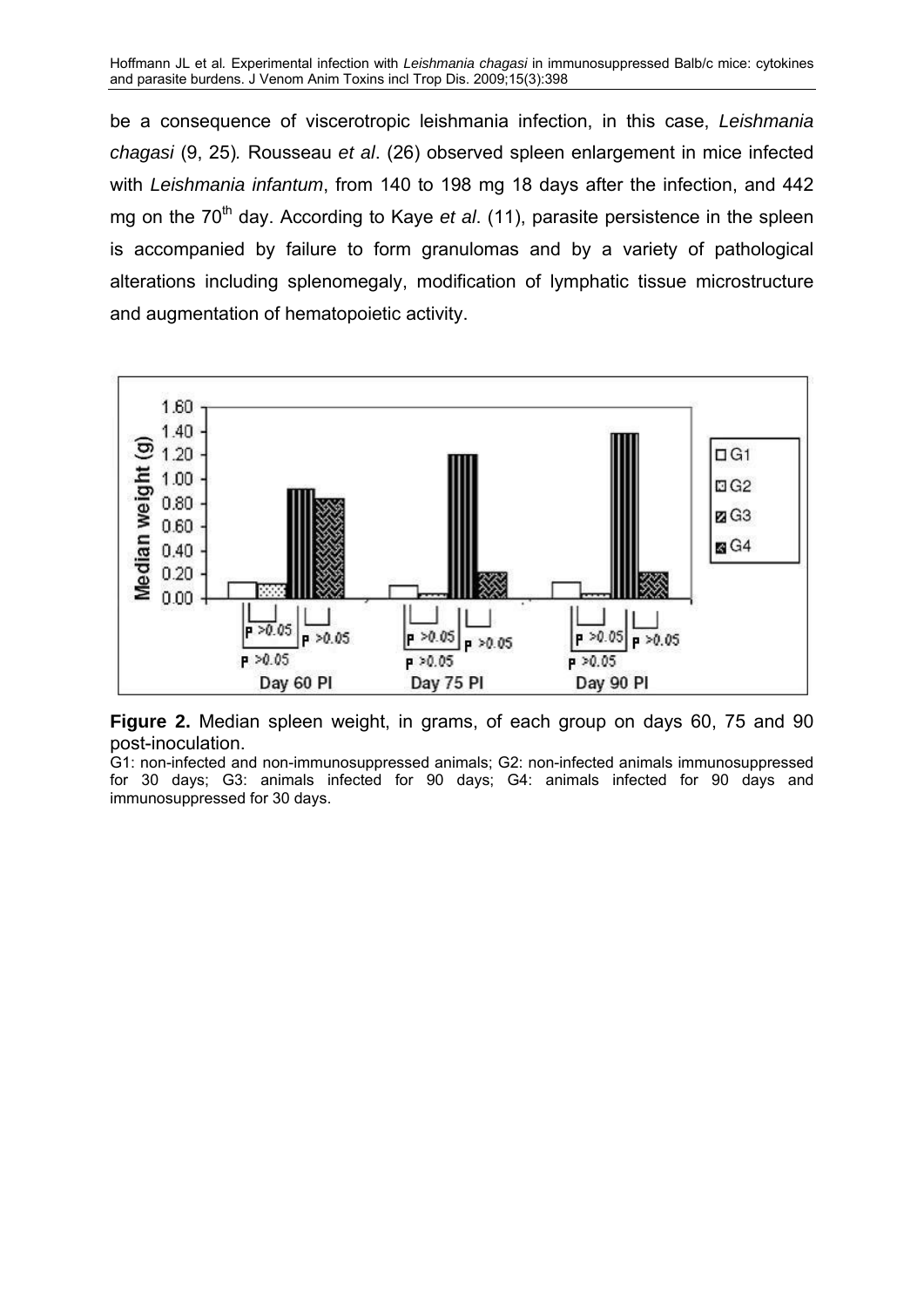

**Figure 3.** Spleen sizes of each animal group on the 90<sup>th</sup> day post-inoculation. G1: non-infected and non-immunosuppressed animals; G2: non-infected animals immunosuppressed for 30 days; G3: animals infected for 90 days; G4: animals infected for 90 days and immunosuppressed for 30 days.

A drop of weight and size in both non-infected (G2) and infected (G4) groups (Figures 2 e 3) was observed, reflecting the effect of immunosuppression on the spleen. The median weights in G2 on the  $75<sup>th</sup>$  and  $90<sup>th</sup>$  days were 0.04 g and 0.05 g, less than 0.13 g on the  $60<sup>th</sup>$  day, before the immunosuppression protocol. In G4, the median weight on day 60 was 0.83 g, decreasing to 0.22 g on day 75 and 0.21 g on day 90. Similarly, Lebrec *et al*. (27) also observed that several parameters of cellmediated immunity were affected by dexamethasone treatment and that the drug modified immunopathological patterns, including significant dose-dependent reduction of spleen weight after drug administration.

As shown in Figure 4, the parasite burden in the G3 liver decreased during the study period, probably due to particular characteristics of this organ, specifically its ability to generate granulomas, which strengthens hepatic resistance against leishmaniasis (10, 11). On the  $30<sup>th</sup>$  day, the hepatic burden was higher than the splenic burden (Figures 4 and 5). On the  $60<sup>th</sup>$  PI day, an inversion – i.e. splenic parasite burden increase and hepatic burden decrease – was observed and persisted until the  $90<sup>th</sup>$ day, which may have occurred because during *L. chagasi* infection in mice, amastigotes rapidly multiply in the liver for the first four weeks. In the spleen, the increase of parasite number is slower and the liver apparently serves as initial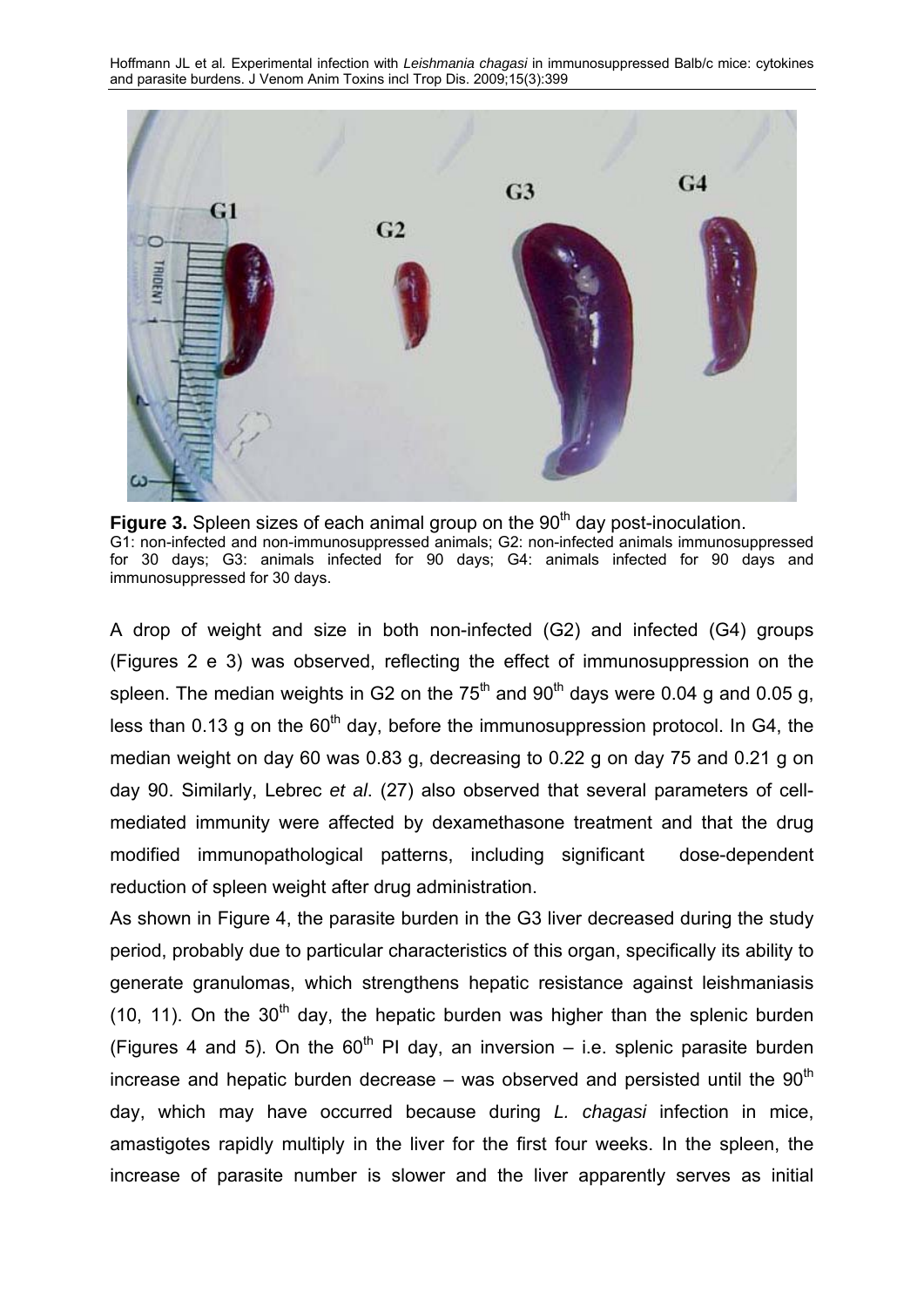location for parasite expansion, while the spleen may be responsible for infection persistence (13, 28).



Figure 4. Median parasite burden in the liver, number of parasites per gram of tissue, in G3 and G4, on days 30, 60, 75 and 90 post-inoculation.

G3: animals infected for 90 days; G4: animals infected for 90 days and immunosuppressed for 30 days.



**Figure 5.** Median parasite burden in the spleen; number of parasites per gram of tissue, in G3 and G4, on days 30, 60, 75 and 90 post-inoculation. G3: animals infected for 90 days; G4: animals infected for 90 days and immunosuppressed for 30 days.

A higher parasite burden in G4 (immunosuppressed group) was observed on days 75 and 90 (Figures 4 and 5), which suggests that the drugs had affected the infection control in these animals. Despite imunossupression, no statistical difference was observed between parasite burdens in G3 and G4, which differs from results obtained by Gangneux *et al*. (16). In the current study, mice treated with dexamethasone and pentoxifylline from the  $10<sup>th</sup>$  to the  $40<sup>th</sup>$  PI day presented a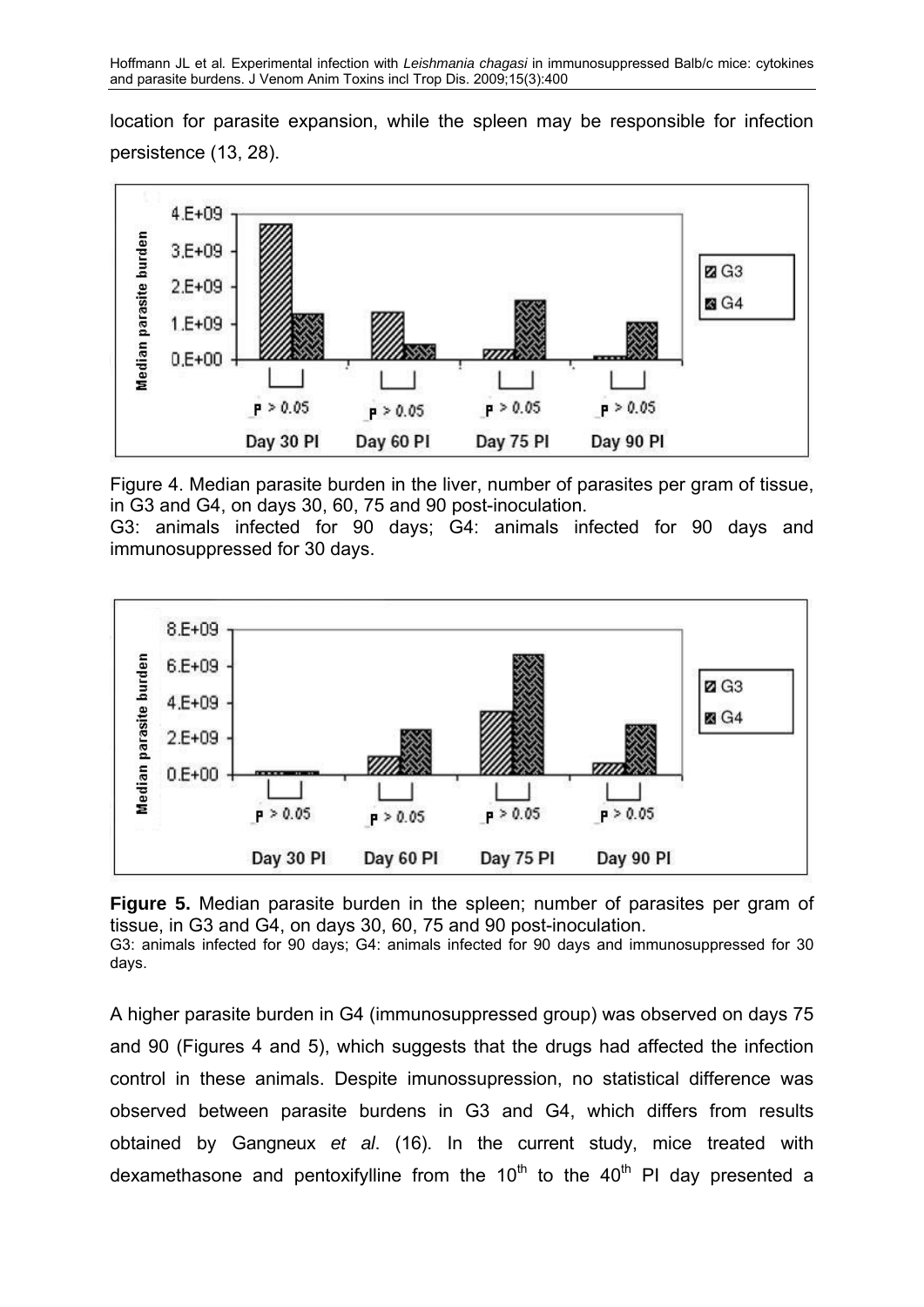significantly increased parasite burden in both the spleen and liver. Analysis revealed a smaller cytokine production of IFN-γ compared to the control group, whereas IL-4 concentration did not differ among the three groups. These results suggest that augmented parasite burden may not be associated with either specific cell immunophenotype of the spleen or with Th1 and Th2 cytokine secretion profile.

Similar levels of IFN-γ and IL-10 were observed in both non-stimulated (Figures 6 and 7) and antigen-specific-stimulated cultures (Figures 8 and 9), showing that cytokine production can be activated by different pathways.

IFN- $\gamma$  levels were not statistically associated with a diminished parasite burden (p > 0.05) (data not shown). However, detectable IFN-γ levels were observed (Figure 6) on days 75 and 90 only in G3 and not in G4 (immunosuppressed group), which may be due to the role of IFN-γ in the parasite burden of these groups, which was lower in G3 and higher in G4 (Figures 4 and 5).



**Figure 6.** Levels of IFN-γ (pg/mL) in spleen cell culture of Balb/c mice, nonstimulated, in groups 1, 2, 3 and 4 on the  $30<sup>th</sup>$ , 60<sup>th</sup>, 75<sup>th</sup> and 90<sup>th</sup> days postinoculation.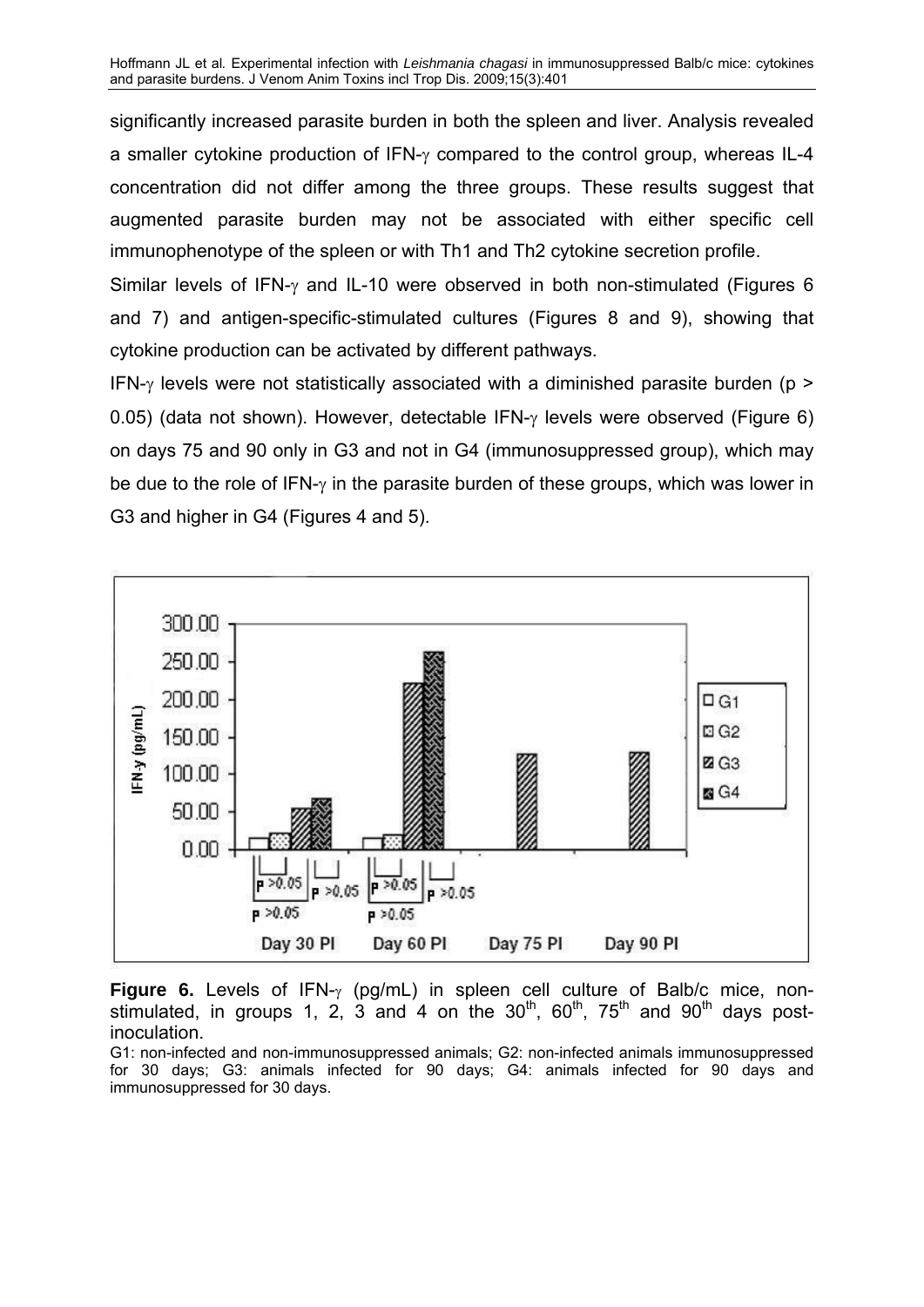

**Figure 7.** IL-10 levels (pg/mL) in spleen cell culture of Balb/c mice, non-stimulated, in groups 1, 2, 3 and 4 at the  $30^{\text{th}}$ , 60<sup>th</sup>, 75<sup>th</sup> and 90<sup>th</sup> days post-inoculation.

G1: non-infected and non-immunosuppressed animals; G2: non-infected animals immunosuppressed for 30 days; G3: animals infected for 90 days; G4: animals infected for 90 days and immunosuppressed for 30 days.



**Figure 8.** IFN-γ levels (pg/mL) in spleen cell culture of Balb/c mice stimulated with sonicated antigen of *Leishmania chagasi*, in groups 1, 2, 3 and 4 on the 30<sup>th</sup>, 60<sup>th</sup>,  $75<sup>th</sup>$  and 90<sup>th</sup> days post-inoculation.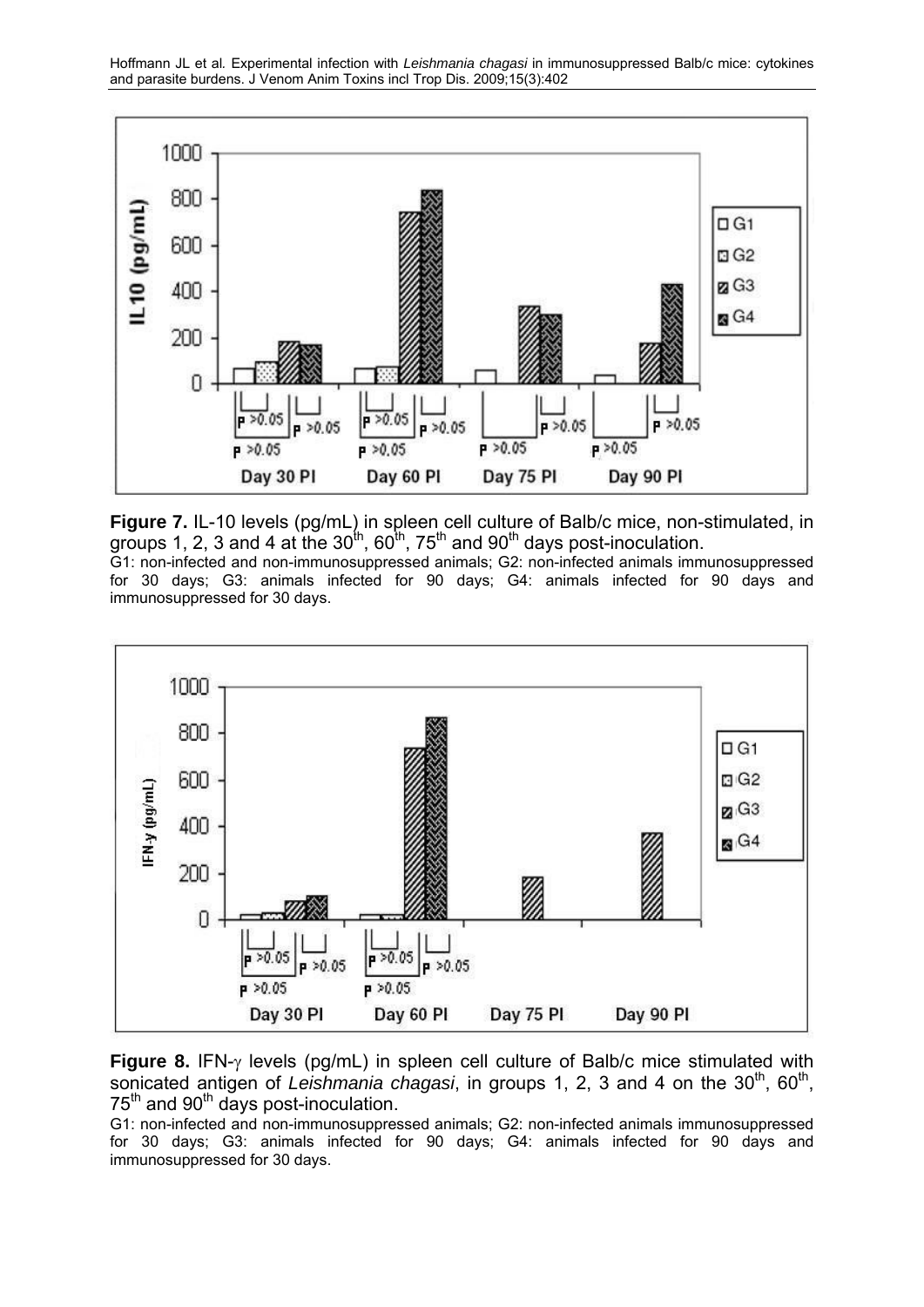Melby *et al*. (25) observed a significantly augmented number of cells that express INF-γ when compared to the control group on the 28<sup>th</sup> day of infection, while Rolão *et al.* (29) reported that high INF-γ levels were accompanied by parasite burden reduction. However, Ansari *et al*. (30) suggested that despite the presence of elevated INF-γ levels during infection, the host may fail to control the disease due to an incomplete response to INF-γ. The peak levels on the  $60<sup>th</sup>$  day in groups G3 and G4 may be related to infection control, since some reports have shown that this control initiates approximately four weeks after the infection (6, 9, 31).

IL-10 was detectable during the whole experiment in G3 and G4 (Figures 7 and 9). Melby *et al*. (31) also observed that the production of IL-10 and TGF-β was more intense at the beginning of the infection by *L. infantum*. After the 28<sup>th</sup> day, they noticed that the visceral parasite burden (spleen and liver) began to decline and the number of spleen cells that produced IL-10 returned to basal levels, even with high production of IFN-γ and drastically increase of IL-12-producing cells.

In the present study, IL-10 and IFN-γ were detected in G3 at all moments (Figures 6, 7, 8 and 9). Gomes-Pereira *et al*. (32) concluded that IL-10 levels were not sufficient to inhibit IFN-γ production by hepatic leukocytes or subsequent parasite destruction, suggesting that IL-10 may not directly inhibit IFN- $\gamma$  function in experimental visceral leishmaniasis. These findings agree with the present study results.

IFN-γ and IL-10 were present during the entire experiment in all groups stimulated with concanavalin A (conA), a non-specific stimulus (Figures 10 and 11). Studies on immunosuppression in hamsters infected by with *L. chagasi* showed that conA induces lymphoproliferative response throughout the experimental period (12). However, IL-10 levels are lower in the infected groups (G3 and G4) than in G1 and G2, on the  $30<sup>th</sup>$  and  $60<sup>th</sup>$  days.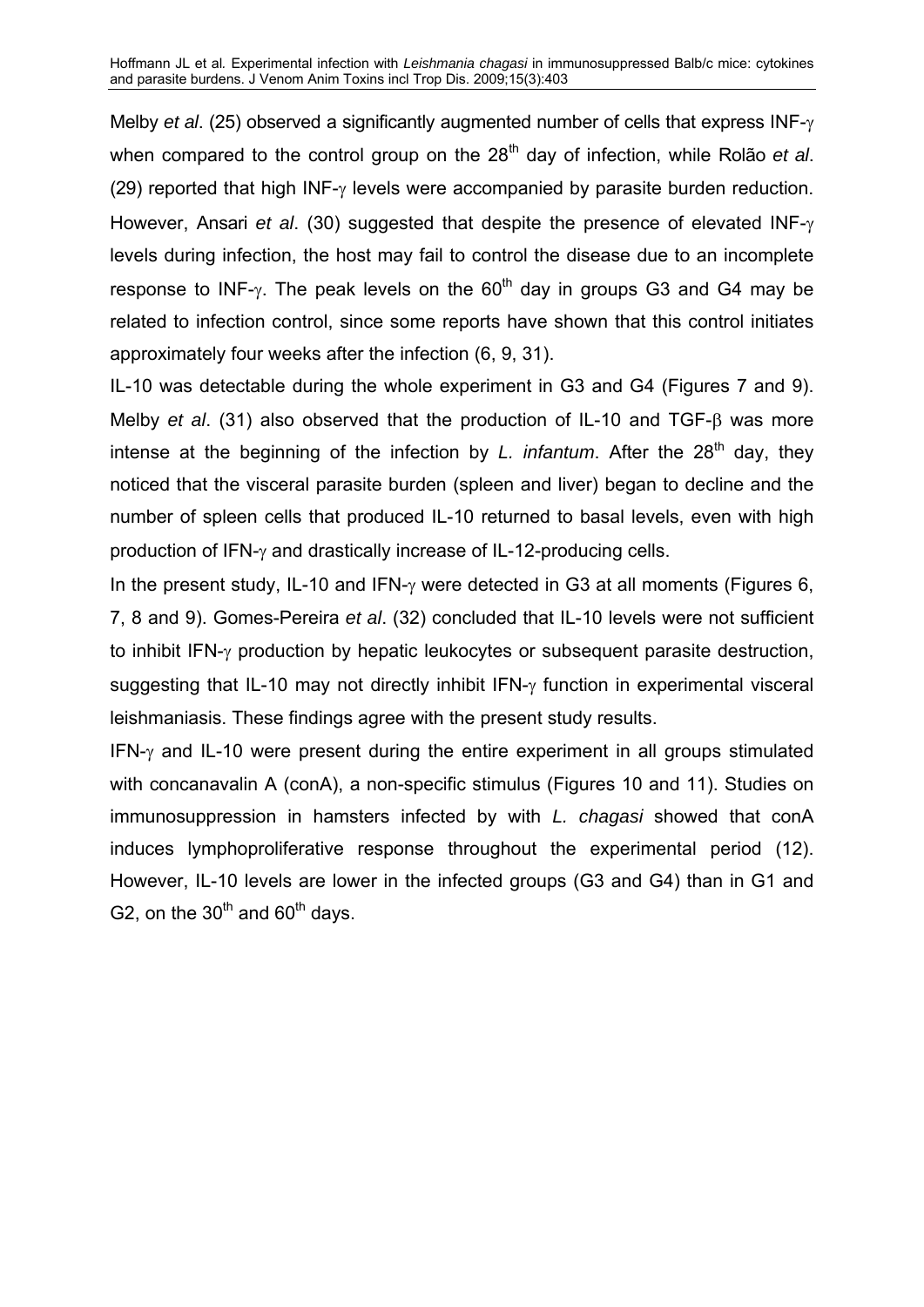

**Figure 9.** IL-10 levels (pg/mL) in spleen cell culture of Balb/c mice stimulated with sonicated antigens of *Leishmania chagasi*, in groups 1, 2, 3 and 4 on the 30<sup>th</sup>, 60<sup>th</sup>, 75<sup>th</sup> and 90<sup>th</sup> days post-inoculation.

G3: animals infected for 90 days; G4: animals infected for 90 days and immunosuppressed for 30 days.



**Figure 10.** IFN-γ levels (pg/mL) in spleen cell culture of Balb/c mice stimulated with concanavalin A, in groups 1, 2, 3 and 4 on the  $30<sup>th</sup>$ , 60<sup>th</sup>, 75<sup>th</sup> and 90<sup>th</sup> days postinoculation.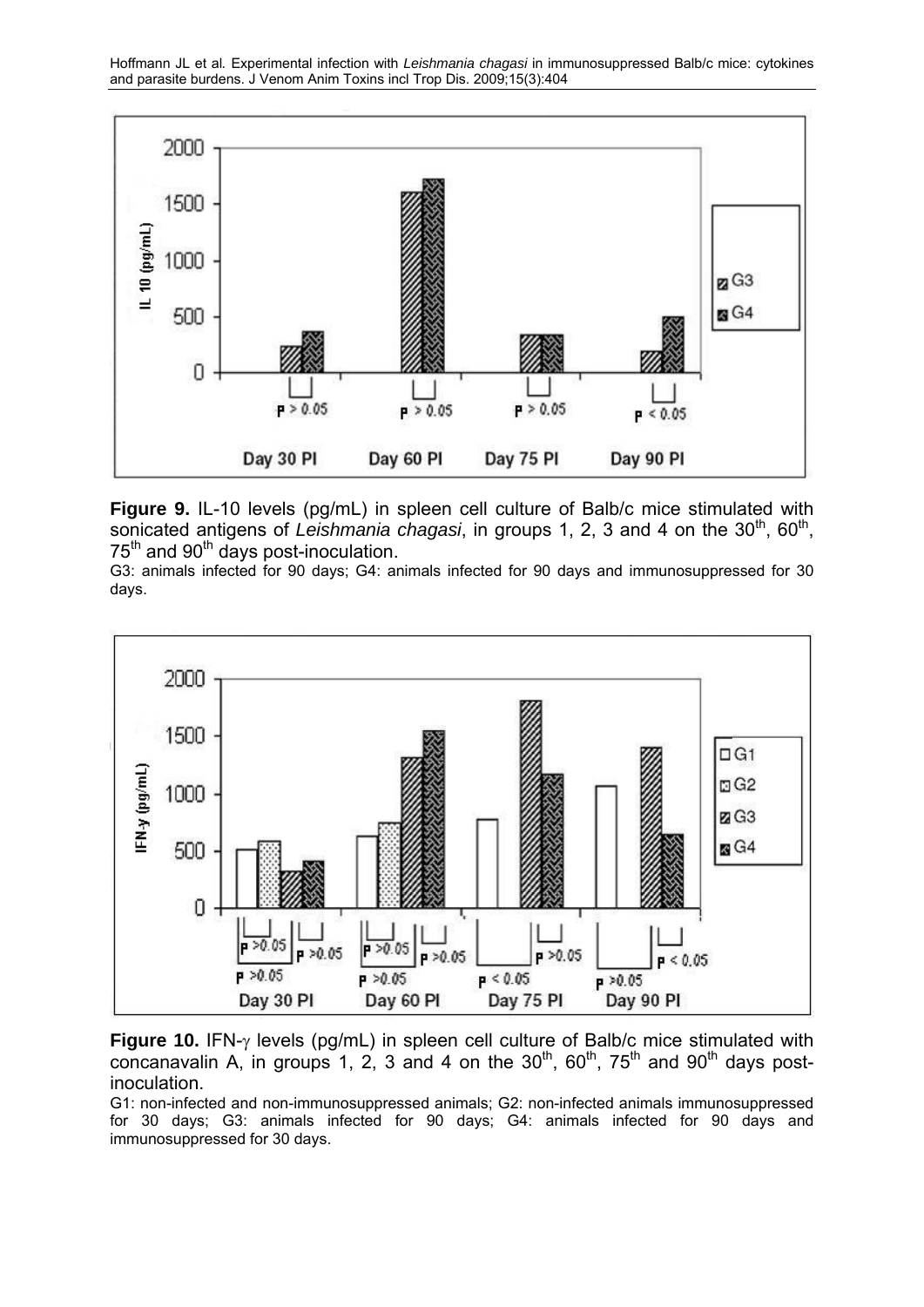

**Figure 11.** IL-10 levels (pg/mL) in spleen cell culture of Balb/c mice stimulated with concanavalin A, in groups 1, 2, 3 and 4 on the  $30^{th}$ ,  $60^{th}$ ,  $75^{th}$  and  $90^{th}$  davs postinoculation.

G1: non-infected and non-immunosuppressed animals; G2: non-infected animals immunosuppressed for 30 days; G3: animals infected for 90 days; G4: animals infected for 90 days and immunosuppressed for 30 days.

According to Mookerjee *et al*. (33), hamsters may present lymph proliferative damage in mitogens when infected by visceral leishmaniasis.

Due to the spleen size in G2 animals on the  $75<sup>th</sup>$  and  $90<sup>th</sup>$  days, the minimum number of 5x10<sup>6</sup> cells/mL could not be reached, which prevented cell culture. In the infected and immunosuppressed group (G4), IFN-γ was not detected in either non-stimulated or antigen-stimulated cultures (Figures 6 and 8). G4 presented not only detectable levels of IL-10 on the  $75<sup>th</sup>$  and  $90<sup>th</sup>$  days, but also a median level of this cytokine that surpassed G3 (Figures 7 and 9). As shown in Figures 8 and 9, immunosuppressed animals (G4) initially presented a Th0 profile, on days 30 and 60, that had become a Th2 profile by days 75 and 90, since no detectable levels of IFN-γ were found thereafter.

According to the present results, a mixed Th1/Th2 pattern can be observed in the cytokine production until the  $60<sup>th</sup>$  day PI.

In the *L. chagasi* model, the initial suppression of Th1 activity (IFN-γ secretion) was not apparently related to IL-4 or IL-10 (24). For Alexander *et al*. (4), the paradigm Th1/Th2 of resistance/susceptibility to intracellular parasites appeared to be a oversimplification of one of the most complex immune chains of regulatory/counter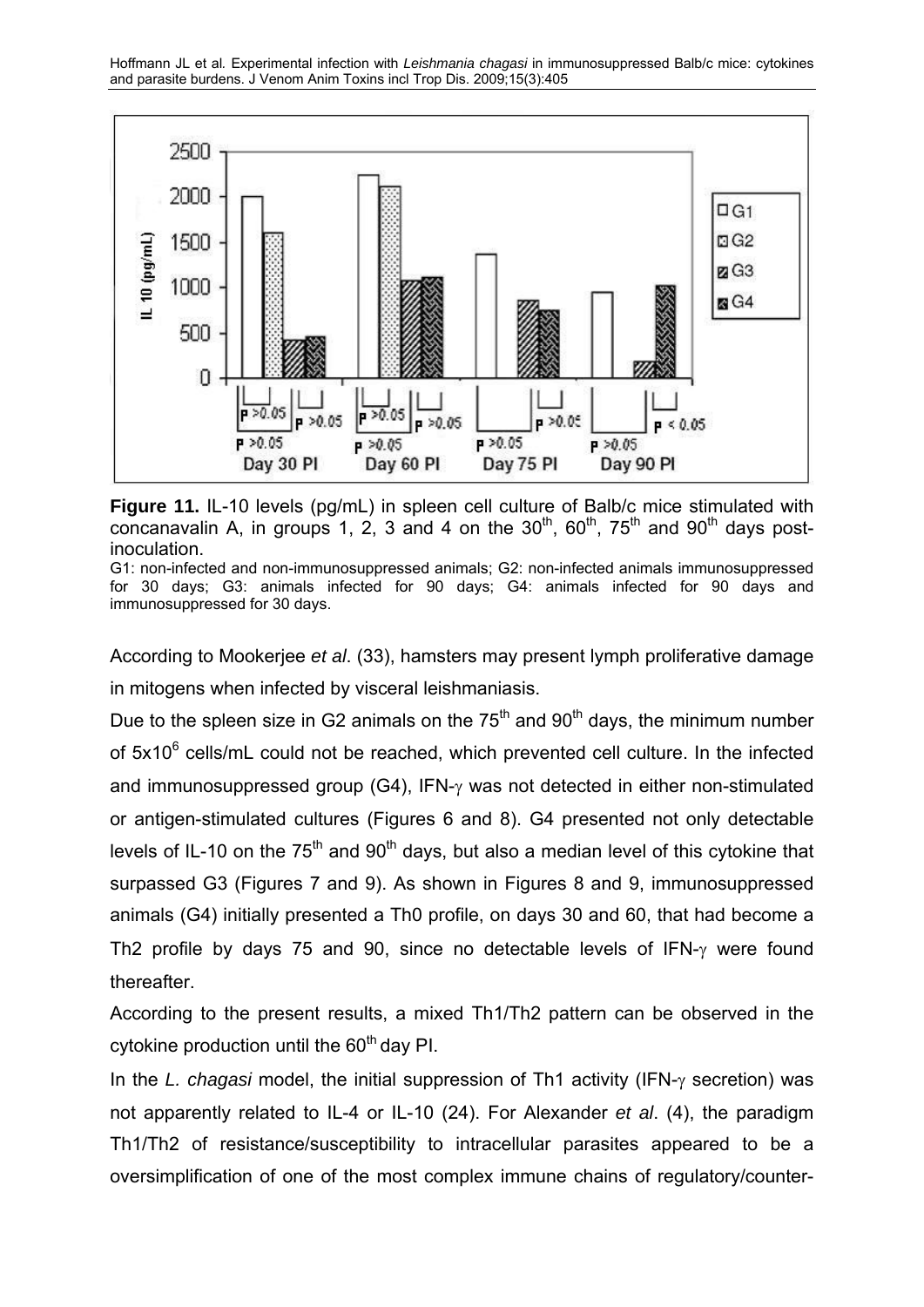regulatory interactions, which differ mainly according to the leishmania species and experimental model employed.

IL-10 was detected on the  $15<sup>th</sup>$  and  $30<sup>th</sup>$  days after immunosuppression, respectively, days 75 and 90 (Figures 9 and 11). These results do not corroborate those obtained by Franchimont *et al*. (34) and Kunicka *et al*. (35), who observed inhibitory effects of dexametasone on IL-10 production of stimulated cell culture.

Another important aspect is physical stress resulting from daily manipulation for immunosuppressive drug injections, which may influence cytokine production.

Moynihan *et al*. (36) demonstrated that physical or psychological stress may influence IL-2, IL-4 and IFN-γ production by cells of the spleen or lymph nodes *in vitro*. These authors also observed that dexametasone suppresses the production of the three aforementioned cytokines. Data suggest that glucocorticoids may regulate the cytokine production of Th1 or Th2 patterns. Moreover, they indicate that, under stressful conditions, in which the production of cytokines and effector function is affected, other neuroendocrine factors, besides glucocorticoids, may be relevant.

## **CONCLUSIONS**

The infection of mice with *Leishmania chagasi* strain M6445 did not alter body weight gain, but influenced on size and weight of the spleen. Immunosuppression with dexamethasone associated with pentoxifylline modified both body weight and the size and weight of the spleen of infected and non-infected animals. Immunosuppression with dexamethasone and pentoxifylline did not significantly alter the parasite burden course in the spleen or liver. However, it affected tested cytokines, without altering the Th1/Th2 profile response in infected animals.

## **ACKNOWLEDGMENTS**

We are thankful to the State of São Paulo Research Foundation (FAPESP), for the masters fellowship (Process Nº 2005/03206-2) and for financing the research (Process Nº 2006/03517-0).

## **ETHICS COMMITTEE**

The present work was approved by the Ethics Committee on Animal Experimentation (CEEA), Registration Nº 143/2005, of the Veterinary Medicine and Animal Husbandry School, São Paulo State University, UNESP, Botucatu, São Paulo State, Brazil.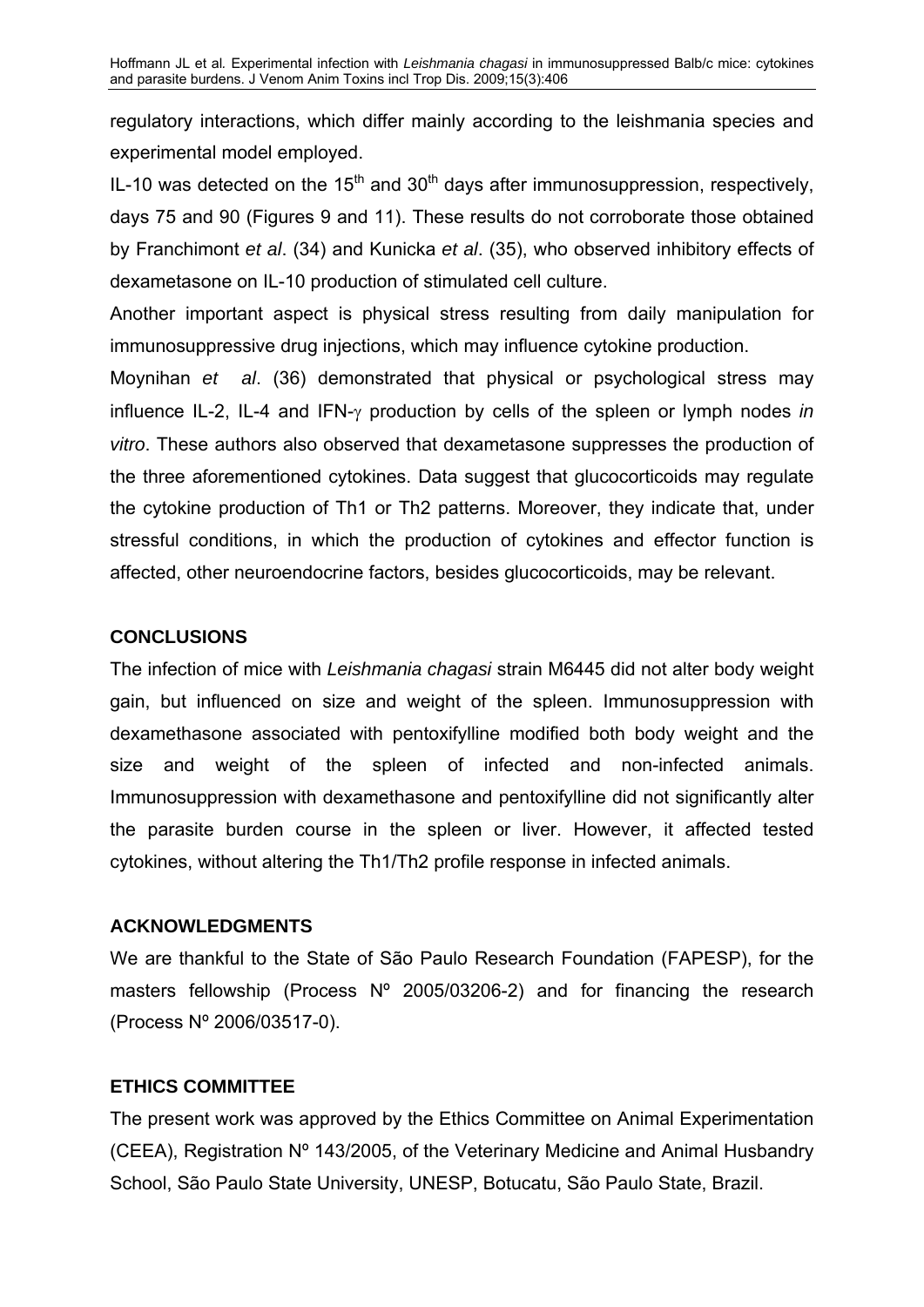# **REFERENCES**

1. Travi BL, Montoya J, Gallego J, Jaramillo C, Llano R, Velez ID. Bionomics of *Lutzomyia evansi* (Diptera: Psychodidae) vector of visceral leishmaniasis in northern Columbia. J Med Entomol. 1996;33(3):278-85.

2. Cunningham AC. Parasitic adaptive mechanisms in infection by leishmania. Exp Mol Pathol. 2002;72(2):132-41.

3. Oliveira TS, Capp Neto M, Martins BJA, Rodrigues HA, Antonio RMP, Magalhães AV. Action of pentoxyfilline on experimental cutaneous leishmaniasis due to *Leishmania* (*Leishmania*) *amazonensis*. Mem Inst Oswaldo Cruz. 2000;95(4):477-82.

4. Alexander J, Bryson K. T helper (h)1/Th2 and leishmania: paradox rather than paradigm. Immunol Lett. 2005;99(1):17-23.

5. Pinto AR, Beyrodt CG, Lopes RA, Barbieri CL. Identification of a 30 kDa antigen from *Leishmania (L.) chagasi* amastigotes implicated in protective cellular responses in a murine model. Int J Parasitol. 2000;30(5):599-607.

6. Murray HW, Stern JJ, Welte K, Rubin BY, Carriero SM, Nathan CF. Experimental visceral leishmaniasis: production of interleukin 2 and interferon-gamma, tissue immune reaction, and response to treatment with interleukin 2 and interferon-gamma. J Immunol. 1987;138(7):2290-7.

7. Murray HW, Hariprashad J, Coffman RL. Behavior of visceral *Leishmania donovani* in an experimentally induced T helper cell 2 (Th2)-associated response model. J Exp Med. 1997;185(5):867-74.

8. Rolão N, Melo C, Campino L. Influence of the inoculation route in BALB/c mice infected by *Leishmania infantum*. Acta Trop. 2004;90(1):123-6.

9. Engwerda CR, Ato M, Kaye PM. Macrophages, pathology and parasite persistence in experimental visceral leishmaniasis. Trends Parasitol. 2004;20(11):524-30.

10. Malla N, Mahajan RC. Pathophysiology of visceral leishmaniasis: some recent concepts. Indian J Med Res. 2006;123(3):267-74.

11. Kaye PM, Svensson M, Ato M, Maroof A, Polley R, Stager S, Zubairi S, [Engwerda](http://www.ncbi.nlm.nih.gov/sites/entrez?Db=pubmed&Cmd=Search&Term=%22Engwerda%20CR%22%5BAuthor%5D&itool=EntrezSystem2.PEntrez.Pubmed.Pubmed_ResultsPanel.Pubmed_DiscoveryPanel.Pubmed_RVAbstractPlus)  [CR](http://www.ncbi.nlm.nih.gov/sites/entrez?Db=pubmed&Cmd=Search&Term=%22Engwerda%20CR%22%5BAuthor%5D&itool=EntrezSystem2.PEntrez.Pubmed.Pubmed_ResultsPanel.Pubmed_DiscoveryPanel.Pubmed_RVAbstractPlus). The immunopathology of experimental visceral leishmaniasis. Immunol Rev. 2004;201:239-53.

12. Goto H, Lindoso JA. Immunity and immunosuppression in experimental visceral leishmaniasis. Braz J Med Biol Res. 2004;37(4):615-23.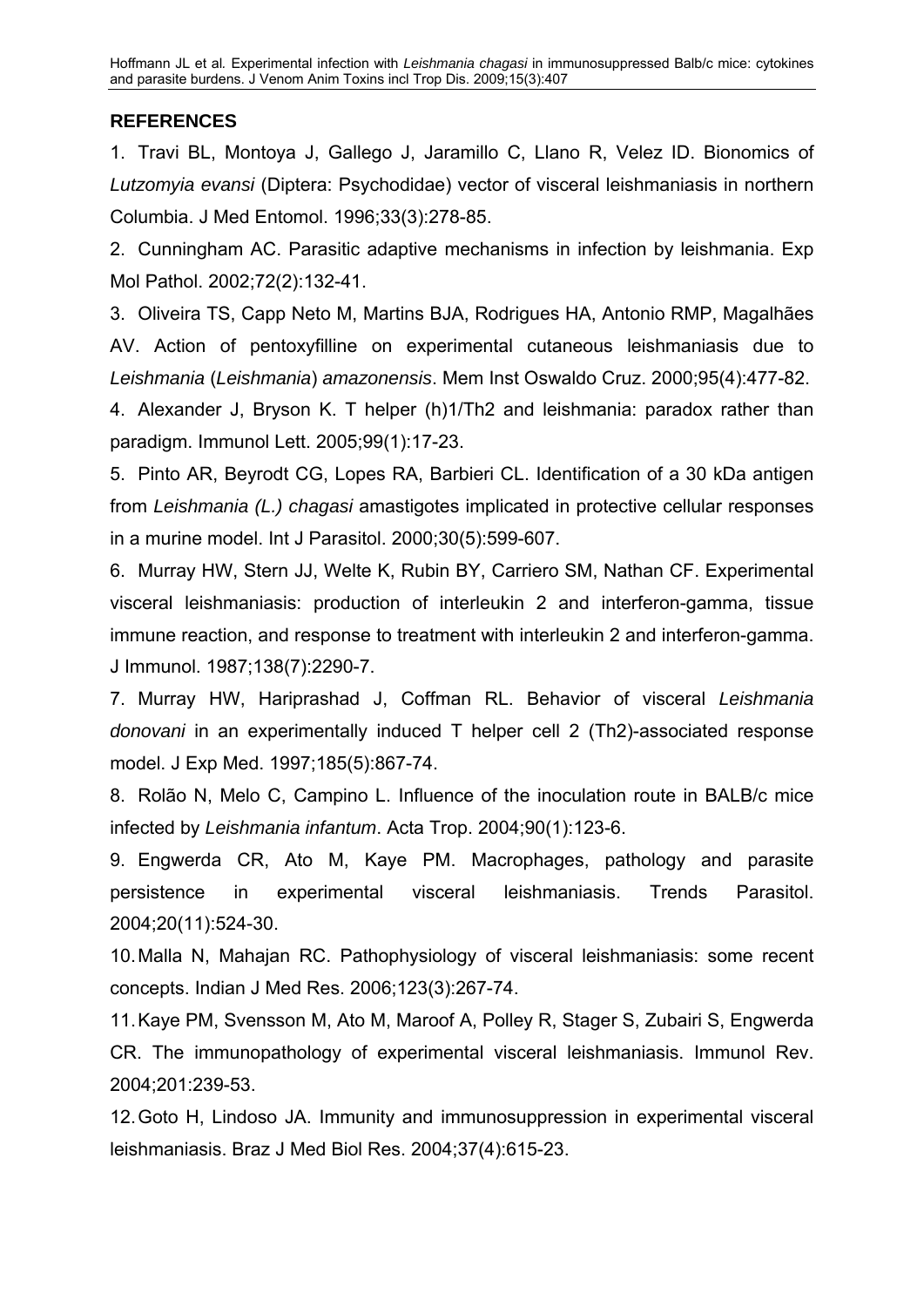13. Wilson ME, Jeronimo SM, Pearson RD. Immunopathogenesis of infection with the visceralizing *Leishmania* species. Microb Pathog. 2005;38(4):147-60.

14. Trinchieri G. Interleukin-10 production by effector T cells: Th1 cells show self control. J Exp Med. 2007;204(2):239-43.

15. Rousseau D, Suffia I, Ferrua B, Philip P, Le Fichoux Y, Kubar JL. Prolonged administration of dexamethasone induces limited reactivation of visceral leishmaniasis in chronically infected BALB/c mice. Eur Cytokine Netw. 1998;9(4):655- 61.

16. Gangneux JP, Chau F, Sulahian A, Derouin F, Garin YJ. Effects of immunosuppressive therapy on murine *Leishmania infantum* visceral leishmaniasis. Eur Cytokine Netw. 1999;10(4):557-9.

17. Funk JO, Ernst M, Schonharting MM, Zabel P. Pentoxifylline exerts synergistic immunomodulatory effects in combination with dexamethasone or cyclosporin A. Int J Immunopharmacol. 1995;17(12):1007-16.

18. Dereure J, Dedit JP. Geographical distribution and the identification of parasites causing canine leishmaniasis in the Mediterranean Basin. Canine leishmaniasis: an update. Proceedings of the International Canine Leishmaniasis Forum Barcelona, Spain; 1999.

19. Stauber LA, Franchino EM, Grun J. An eight-day method for screening compounds against *Leishmania donovani* in golgen hamsters. J Protozool. 1958;5(4):269-73.

20. Curl JL, Peters LL. Ketamine hydrochloride and xylazine hydrochloride anaesthesia in the golden hamster (*Mesocricetus auratus*). Lab Anim. 1983;17(4):290-3.

21. Buffet PA, Sulahian A, Garin YJ, Nassar N, Derouin F. Culture microtitration: a sensitive method for quantifying *Leishmania infantum* in tissues of infected mice. Antimicrob Agents Chemother. 1995;39(9):2167-8.

22. Lowry OH, Rosebrough NJ, Farr AL, Randall RJ. Protein measurement with the Folin phenol reagent. J Biol Chem. 1951;193(1):265-75.

23. Hollander M, Wolfe DA. Nonparametric statistical methods. New York: John Wiley; 1973.

24. Jekel JF, Katz DL, Joann GE. Epidemiologia, bioestatística e medicina preventiva. Porto Alegre: Artmed; 2006.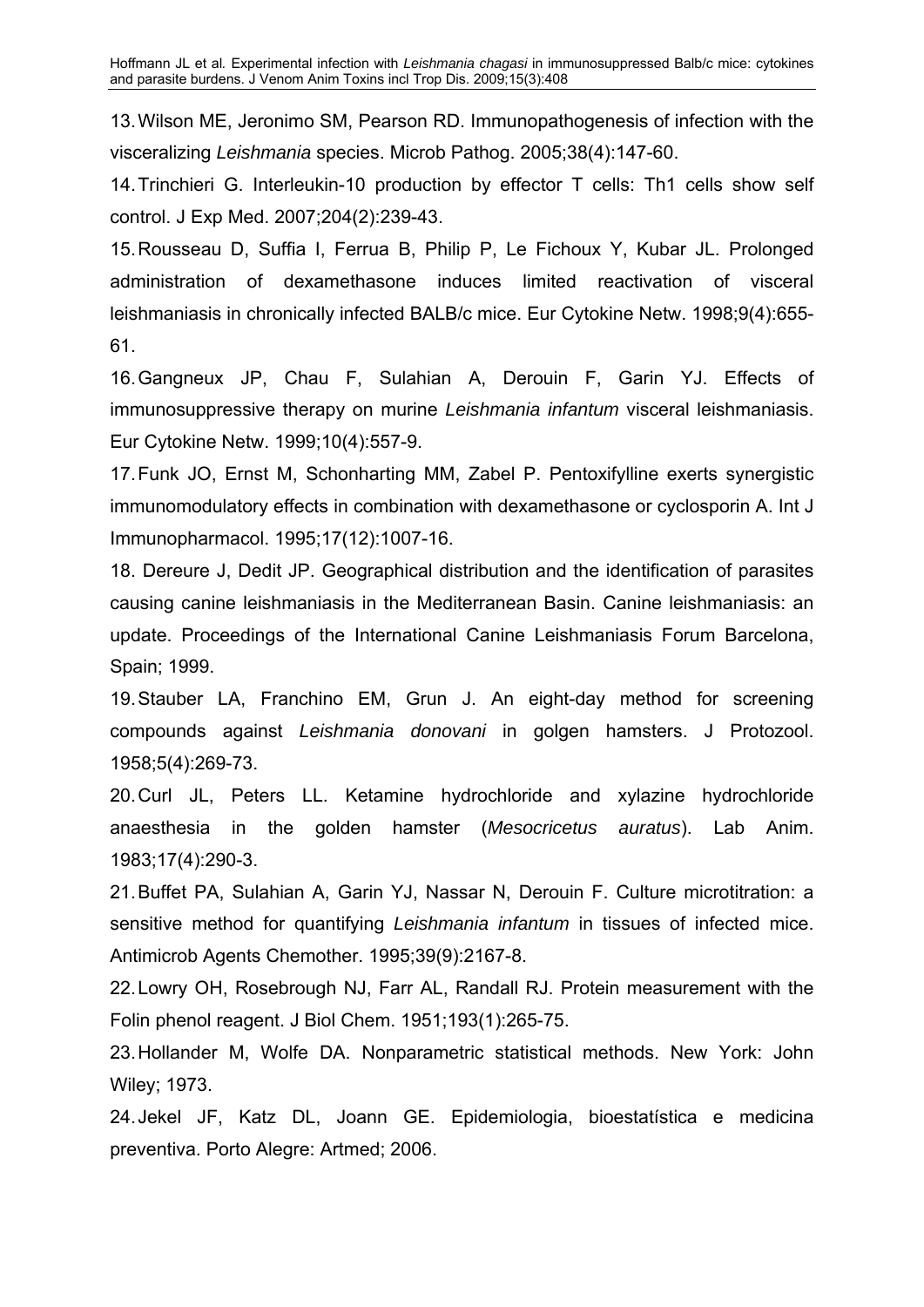25. Melby PC, Yang YZ, Cheng J, Zhao W. Regional differences in the cellular immune response to experimental cutaneous or visceral infection with *Leishmania donovani*. Infect Immun. 1998;66(1):18-27.

26. Rousseau D, Le Fichoux Y, Stien X, Suffia I, Ferrua B, Kubar J. Progression of visceral leishmaniasis due to *Leishmania infantum* in BALB/c mice is markedly slowed by prior infection with *Trichinella spiralis*. Infect Immun. 1997;65(12):4978-83.

27. Lebrec H, Blot C, Pequet S, Roger R, Bohuon C, Pallardy M. Immunotoxicological investigation using pharmaceutical drugs: *in vivo* evaluation of immune effects. Fundam Appl Toxicol. 1994;23(2):159-68.

28. Wilson ME, Weinstock JV. Hepatic granulomas in murine visceral leishmaniasis caused by *Leishmania chagasi*. Methods. 1996;9(2):248-54.

29. Rolão N, Cortes S, Gomes-Pereira S, Campino L. *Leishmania infantum*: mixed Thelper-1/T-helper-2 immune response in experimentally infected BALB/c mice. Exp Parasitol. 2007;115(3):270-6.

30. Ansari NA, Saluja S, Salotra P. Elevated levels of interferon-gamma, interleukin-10, and interleukin-6 during active disease in Indian kala azar. Clin Immunol. 2006;119(3):339-45.

31. Melby PC, Tabares A, Restrepo BI, Cardona AE, McGuff HS, Teale JM. *Leishmania donovani*: evolution and architecture of the splenic cellular immune response related to control of infection. Exp Parasitol. 2001;99(1):17-25.

32. Gomes-Pereira S, Rodrigues OR, Rolão N, Almeida PD, Santos-Gomes GM. Hepatic cellular immune responses in mice with "cure" and "non-cure" phenotype to *Leishmania infantum* infection: importance of CD8+ T cells and TGF-beta production. FEMS Immunol Med Microbiol. 2004;41(1):59-68.

33. Mookerjee A, Sen PC, Ghose AC. Immunosuppression in hamsters with progressive visceral leishmaniasis is associated with an impairment of protein kinase C activity in their lymphocytes that can be partially reversed by okadaic acid or antitransforming growth factor beta antibody. Infect Immun. 2003;71(5):2439-46.

34. Franchimont D, Louis E, Dewe W, Martens H, Vrindts-Gevaert Y, De Groote D, [Belaiche J,](http://www.ncbi.nlm.nih.gov/sites/entrez?Db=pubmed&Cmd=Search&Term=%22Belaiche%20J%22%5BAuthor%5D&itool=EntrezSystem2.PEntrez.Pubmed.Pubmed_ResultsPanel.Pubmed_DiscoveryPanel.Pubmed_RVAbstractPlus) [Geenen V.](http://www.ncbi.nlm.nih.gov/sites/entrez?Db=pubmed&Cmd=Search&Term=%22Geenen%20V%22%5BAuthor%5D&itool=EntrezSystem2.PEntrez.Pubmed.Pubmed_ResultsPanel.Pubmed_DiscoveryPanel.Pubmed_RVAbstractPlus) Effects of dexamethasone on the profile of cytokine secretion in human whole blood cell cultures. Regul Pept. 1998;73(1):59-65.